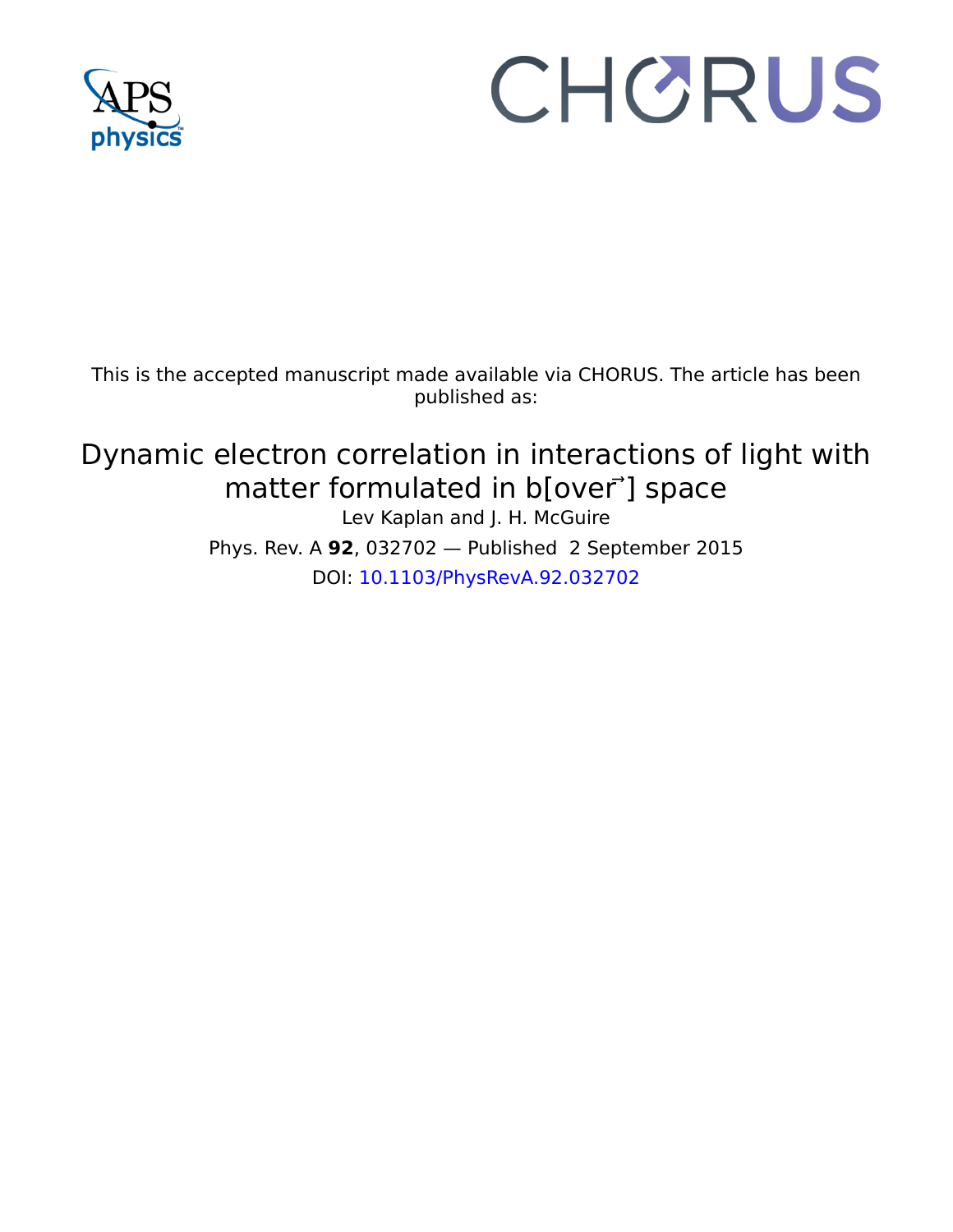# Dynamic electron correlation in interactions of light with matter formulated in  $\vec{b}$  -space

Lev Kaplan<sup>∗</sup> and J. H. McGuire†

Department of Physics and Engineering Physics, Tulane University, New Orleans, LA 70118

## Abstract

Scattering of beams of light and matter from multi-electron atomic targets is formulated in the position representation of quantum mechanics. This yields expressions for the probability amplitude,  $a(\vec{b})$ , for a wide variety of processes. Here the spatial parameter  $\vec{b}$  is the distance of closest approach of incoming particles traveling on a straight line with the center of the atomic target. The correlated probability amplitude,  $a(\vec{b})$ , reduces to a relatively simple product of singleelectron probability amplitudes in the widely used independent electron approximation limit, where the correlation effects of the Coulomb interactions between the atomic electrons disappear. As an example in which  $a(\vec{b})$  has an explicit dependence on  $\vec{b}$ , we consider transversely finite vortex beams of twisted photons that lack the translational invariance of infinite plane-wave beams. Relatively simple calculations, illustrating the  $\vec{b}$ -dependence in transition probabilities for photon beams interacting with a two-state degenerate single-electron atomic target, are included. Further application for many-electron systems is discussed. Possible practical uses are briefly considered.

PACS numbers: 03.65.Nk, 31.15.V-, 42.50.Ct, 42.50.Tx, 32.80.-t

<sup>∗</sup>Electronic address: lkaplan@tulane.edu

<sup>†</sup>Electronic address: mcguire@tulane.edu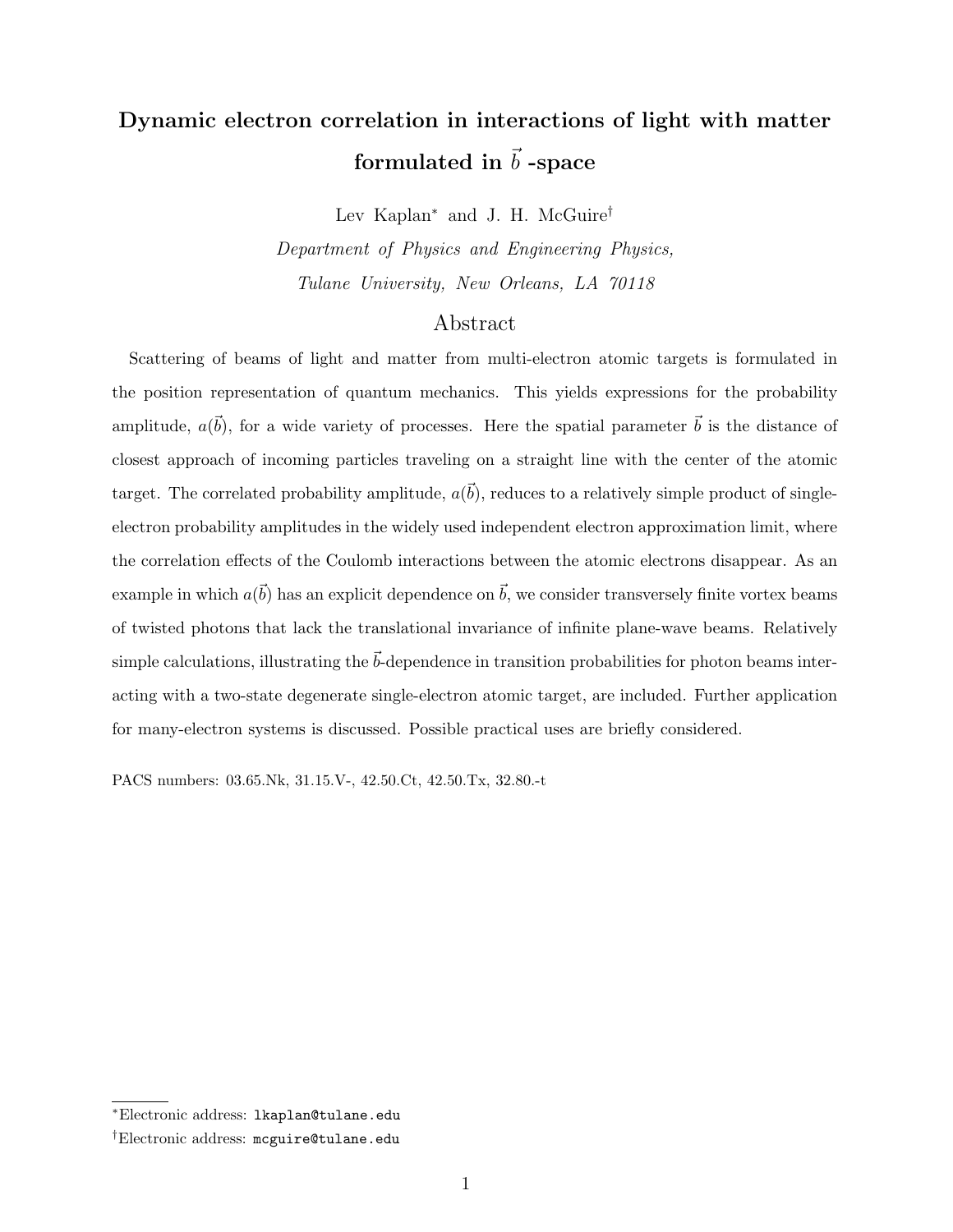### I. INTRODUCTION

Physics describes complex objects and processes in terms of simpler ones, successfully to some extent. There is a wide range of systems composed of light and matter that are well described, both mathematically and conceptually. However, descriptions of dynamic processes, such as interactions of light with atoms and atoms with atoms, usually depend on understanding the underlying static components. As a consequence less progress has been made in describing dynamic processes with light and matter that have subsystems of atoms involving more than one active electron, even though most systems we encounter are in this category. In this paper we consider dynamic multi-electronic atomic systems interacting with beams of light and matter. We begin with the specific example of a vortex beam of twisted photons interacting with a one-electron atom, and extend this to interactions of light and matter with targets that contain more than a single electron. The variation of twisted vortex beams in the direction transverse to the beam axis leads to an explicit dependence on the translational distance transverse to the beam axis,  $\vec{b}$ , between the center of the vortex beam and the center of the target. This dependence on  $\vec{b}$  is generally absent in descriptions using plane wave photons.

Effects of dynamic electron correlation have been widely observed in interactions of atoms and molecules with both light [1–5] and particle [6–9] beams. Of the formulations of the many-body problem available [8–13], we employ one [13] that has been used to describe electron correlation dynamics in collisions of multi-electron atoms with charged particle beams, as well as interactions with plane wave photon beams in the few-eV to few-keV regime. The widely tested formulation we follow was developed in position space. Most (but not all) experiments and current applications involving light interacting with atoms [1, 2] have utilized optical photon beams, such as laser beams, where the wavelength of the photons,  $\lambda \sim 5 \times 10^{-7}$  m, is quite large compared to the atomic size,  $a_T \sim 5 \times 10^{-11}$  m. Under these experimental conditions it is somewhat simpler, conceptually and mathematically, to work in a momentum-space representation, describing light as wave-like rather than particlelike, as discussed below. Nevertheless, in this paper we work in  $\vec{b}$  -space' (position space) rather than ' $\vec{q}$  -space' (momentum space). In quantum mechanics both representations give the same observable results. We work in  $\vec{b}$  -space here because it follows an available formulation, provides a natural extension of semiclassical methods used in optical texts [14],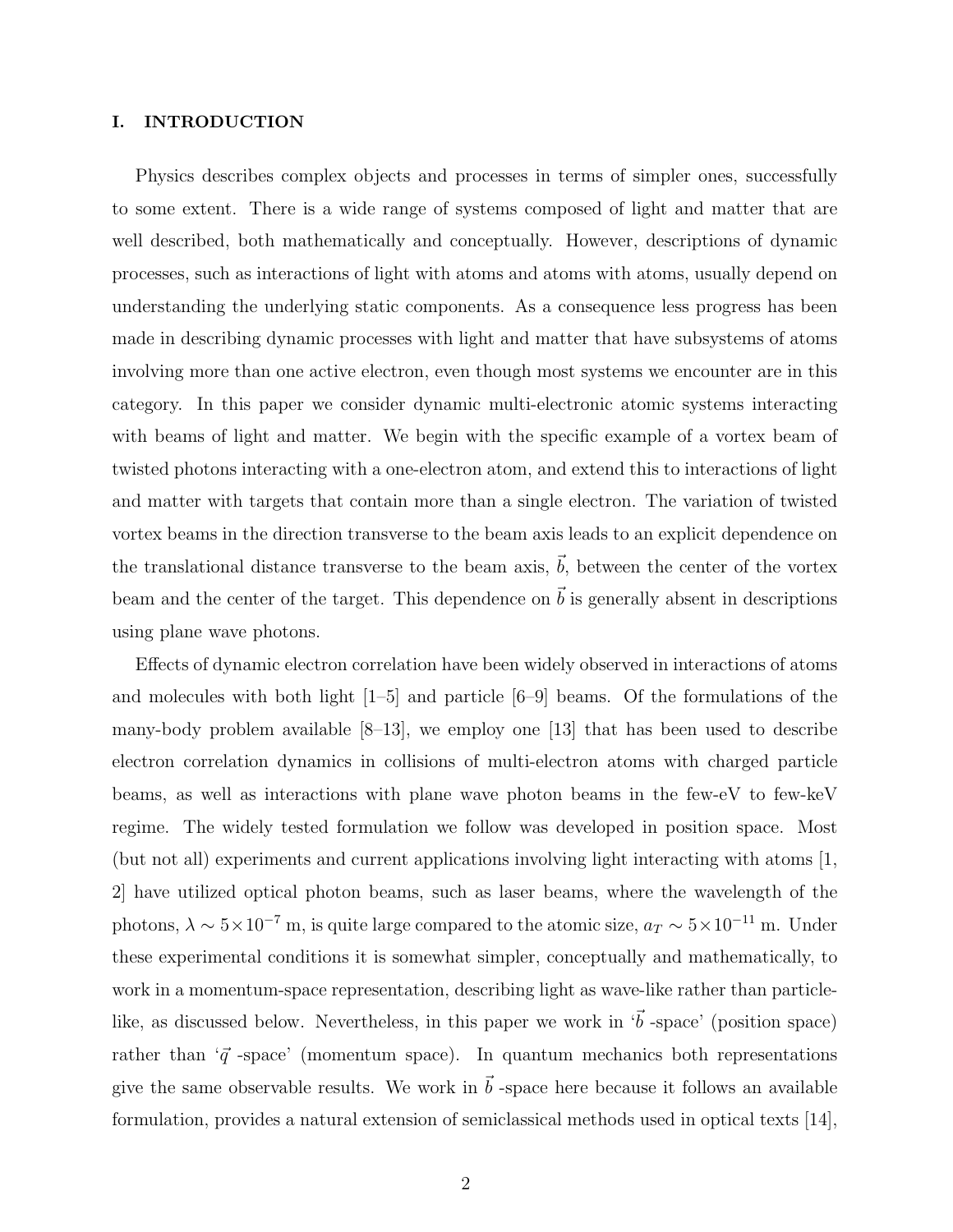can be used in interactions involving x-rays, and offers new insight into the nature of quantum dynamics.

In Sec. II, we formulate electron correlation dynamics in interactions of light and matter with multi-electron atomic systems. This includes plane-wave beams of light, as well as recently formulated twisted vortex beams [15–17], interacting with single electron atoms [18, 19]. The twisted vortex beams are more complex than plane-wave beams; they may carry an orbital angular momentum not present in plane-wave beams. Moreover the asymptotic



FIG. 1: Sketch in the  $\hat{b}$ - $\hat{z}$  plane of an atom interacting with a Gaussian or Gauss-Laguerre vortex beam [18]. The maximum of the Gaussian envelope (shown here) of the beam intensity distribution is along the beam axis, and the envelope is cut off when its intensity falls by a factor of  $1/e^2 \approx 0.135$ of its maximum. This defines the waist size,  $w(0)$ , of the center of the beam. The two other independently variable sizes are the mean radius of the atom,  $a_T$ , and the wavelength of the light,  $\lambda$  (not shown here). If the beam is a twisted photon (or electron) beam, it may carry orbital angular momentum, corresponding to a localized photon (or electron) that passes through  $\vec{b}$  as it rotates about the z-axis. The origin of  $\vec{b}$  is arbitrary: it may be either at the center of the beam or the center of the atom, for example. When the twisted vortex beam carries orbital angular momentum ( $\ell \neq 0$ ), the beam has a more complex geometry [16], and has zero intensity along its axis. The atom shown is in its ground state with  $\ell = 0$ . In order to exchange angular momentum with a twisted vortex beam with  $\ell \neq 0$ , the atomic electron must be in an excited state with a non-zero value of  $\ell$  that matches that of the twisted photon but has an opposite direction. In this case the atom has a more complex structure than that shown here and the electronic wavefunction has a node at the center of the atom.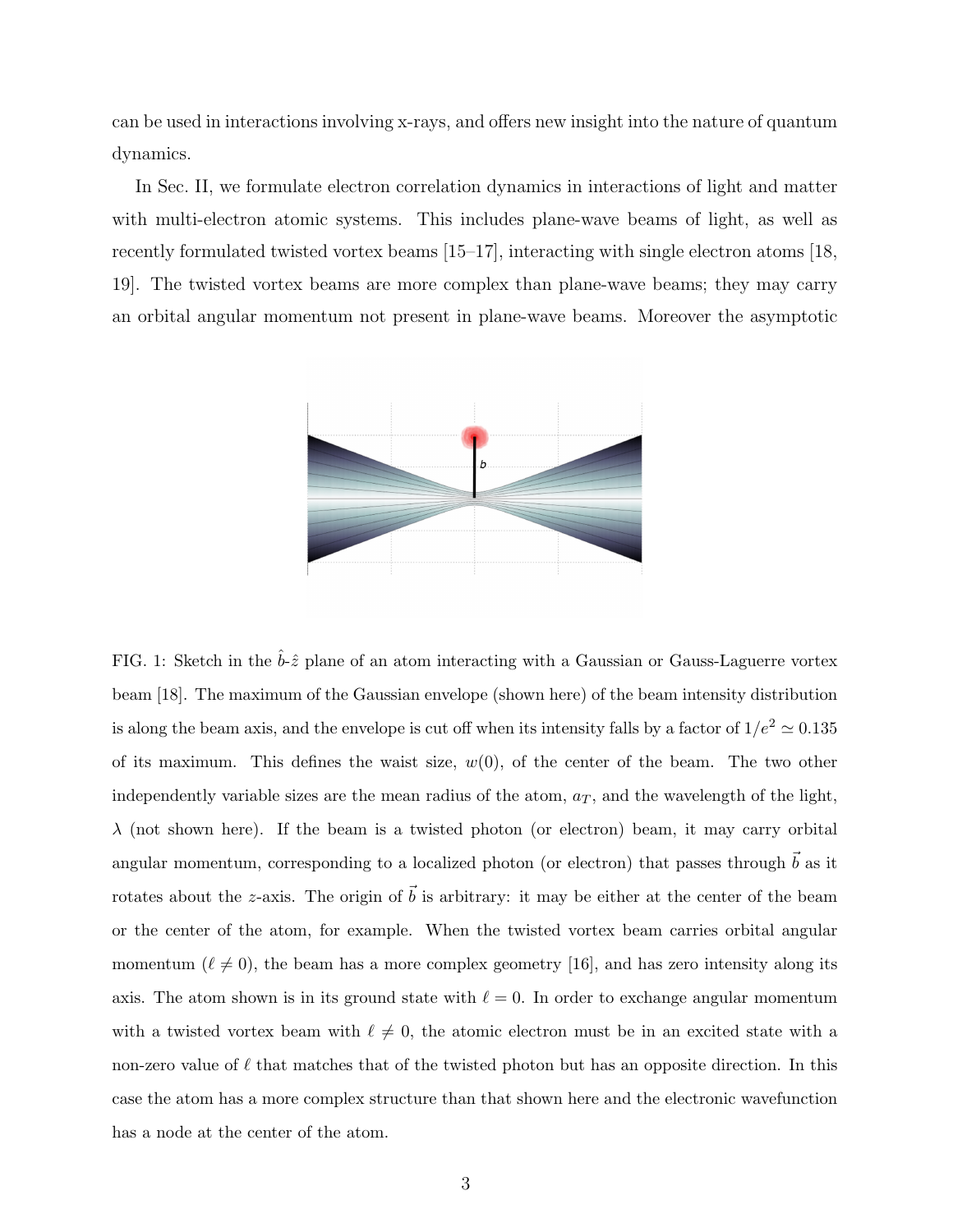angle of the vortex may be adjusted macroscopically and serves as an additional control parameter that affects the interactions of atoms with vortex beams [19, 20]. This additional continuously variable parameter is determined by the waist size of the beam vortex,  $w(0)$ . Thus we explicitly include three variable-size parameters: the target size,  $a_T$ , the projectile wavelength,  $\lambda$ , and  $w(0)$ . In Sec. III we present relatively simple single-electron calculations for photon beams interacting with a two-state degenerate single-electron atomic target. In Sec. IV, we address some mathematical considerations including the nature of the paraxial approximation [15] that is often employed for vortex beams. We also comment on various experimental considerations including the use of our formulation with various targets such as macroscopic gas cells, molecules, and crystals. Then we address some future applications. Finally, in Sec. V we summarize our main results.

## II. FORMULATION

In this paper we consider a beam of photons (or electrons) incident on an atomic target, a well-defined initial electronic state  $|i\rangle$ . The beam may cause transitions to a particular asymptotic final state  $|f\rangle$ . An incoming photon carries momentum  $\hbar \vec{k}_i$ , while the outgoing photon carries momentum  $\hbar \vec{k}_f$ . The momentum transfer is  $\hbar \vec{q} \equiv \hbar \vec{k}_f - \hbar \vec{k}_i$ . It is sufficient for our purposes here to consider only elastic scattering where  $k_i = k_f$ . This simplifies our notation, and also allows us to put aside effects of a non-zero minimum transfer inessential to this paper, but straightforward to include when needed [21]. Cross sections and reaction rates for dynamic processes discussed in this paper may generally be described [8–14] in terms of the scattering amplitude as a function of the momentum transfer,  $f(\vec{q})$ .

# A. Dual quantum amplitudes in  $\vec{b}$  -space and  $\vec{q}$  -space

The equally useful variable, conjugate to  $\vec{q}$ , is  $\vec{b}$ . In this paper we explore uses of the probability amplitude,  $a(\vec{b})$ , that is conjugate to  $f(\vec{q})$ . The physical meaning of  $\vec{b}$  itself can depend on the size scale of the projectile compared to that of the target. In collisions where the beam is diffuse compared to the target,  $\vec{b}$  describes the transverse displacement of a point-like atom from the axis of the beam [18]. When the transverse extent of the beam is small compared to the size of an atom (e.g. in the case of a tightly focused high-energy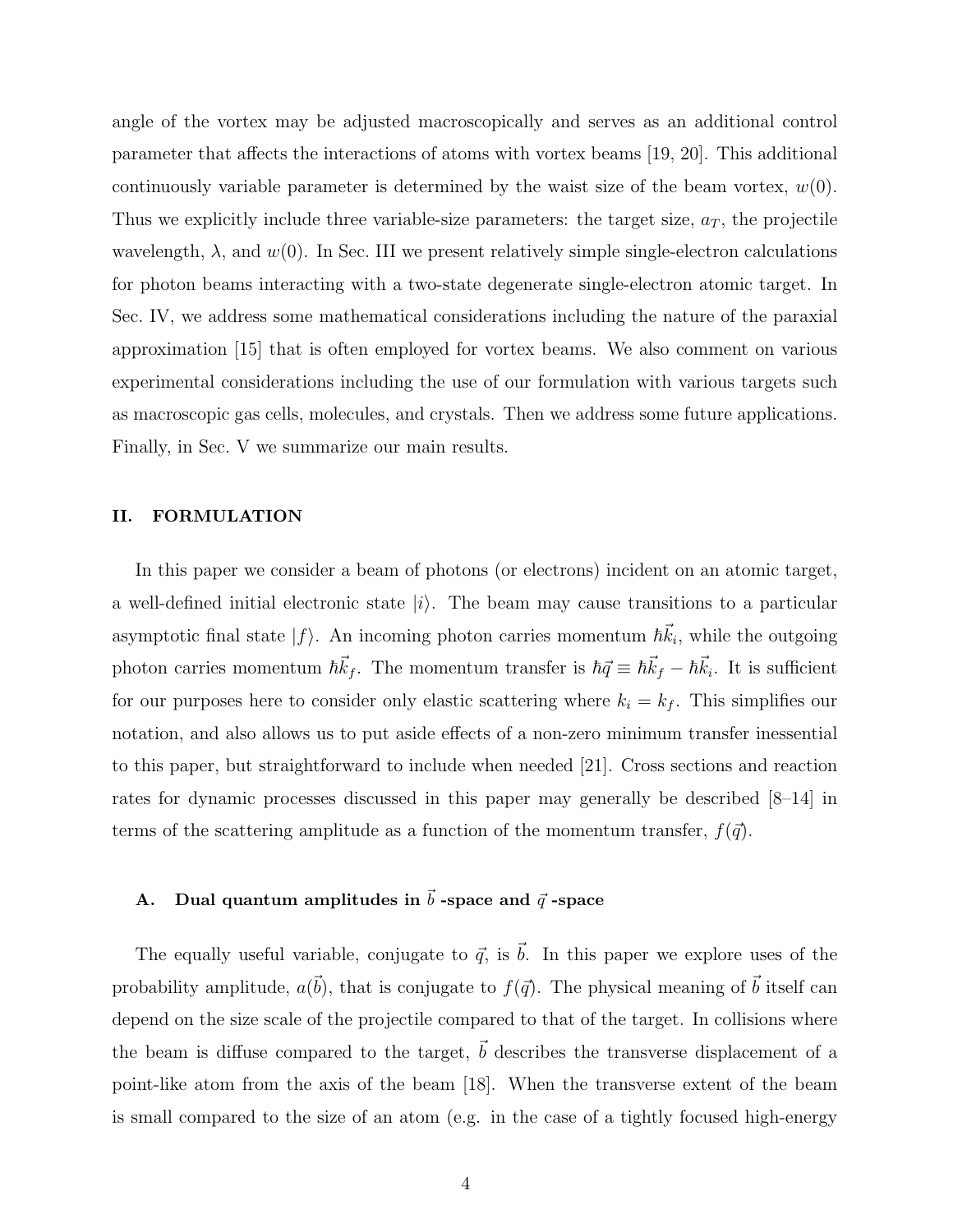x-ray beam),  $\vec{b}$  describes the transverse displacement of the beam from the center of the atom. In this paper we generally regard  $\vec{b}$  as the transverse displacement between the center of a target and the center of a beam, whose axis is taken as the z-axis of the beam-target system.

The scattering amplitude in  $\vec{q}$  -space is related to the probability amplitude in  $\vec{b}$  -space by [22],

$$
a(\vec{b}) = -\frac{i}{2\pi k} \int e^{-i\vec{q}\cdot\vec{b}} f(\vec{q}) d\vec{q}.
$$
 (1)

In Fourier transforms [23] such as these, if  $f(\vec{q})$  is localized in  $\vec{q}$ , then  $a(\vec{b})$  is delocalized and vice versa. Both yield the same count rates for physically observable reactions [24], as illustrated in Eq. (5) below for the case of total reaction cross sections. Since  $\vec{q}$  is a wave number, Eq. (1) may be applied to either classical or quantum wave amplitudes.

Relative size matters. For optical photon beams interacting with atoms,  $a(\vec{b})$  is generally delocalized compared to the size of a much smaller atom, and  $f(\vec{q})$  is localized in  $\vec{q}$  space, while for x-rays (or beams of fast electrons or protons),  $a(\vec{b})$  may be localized (i.e., the scattering is approximately particle-like). In the optical case,  $\vec{b}$  describes the location of a well-localized atom within a larger photon beam, whose size is determined by the waist size,  $w(0)$ , of the beam and the wavelength,  $\lambda$ , of the photon. In the case of hard x-ray beams,  $\vec{b}$  describes the location of a well-localized middle of the beam trajectory within the atom, whose larger size,  $a_T$ , is often defined in terms of the Bohr radius,  $a_0$ . In any description the physical interpretation of  $\vec{b}$  may change as relative size scales change. In general the size of any system of (possibly overlapping) objects with distinctly different sizes is determined by the size of the largest object. In scattering of twisted vortex photons with atoms, the distance to which b scales emerges automatically in the scattering amplitude [18] to the larger [25] of  $w(0)$  or  $a_T$ .

In Sec. IV B below, we will address how  $a(\vec{b})$  may be used to describe interactions with beams that fall off with distance in the transverse direction from the beam axis, and thus have an explicit dependence on  $\vec{b}$ . We also briefly address some aspects of twisted vortex beams of photons and electrons [18]. But next we show how  $a(\vec{b})$  may be used to to describe interactions of photons with atomic matter in such a way that one may apply previous formulations of electron dynamics to interactions of light with matter. As a result, cross sections and reaction rates for a larger number of processes may now be calculated, including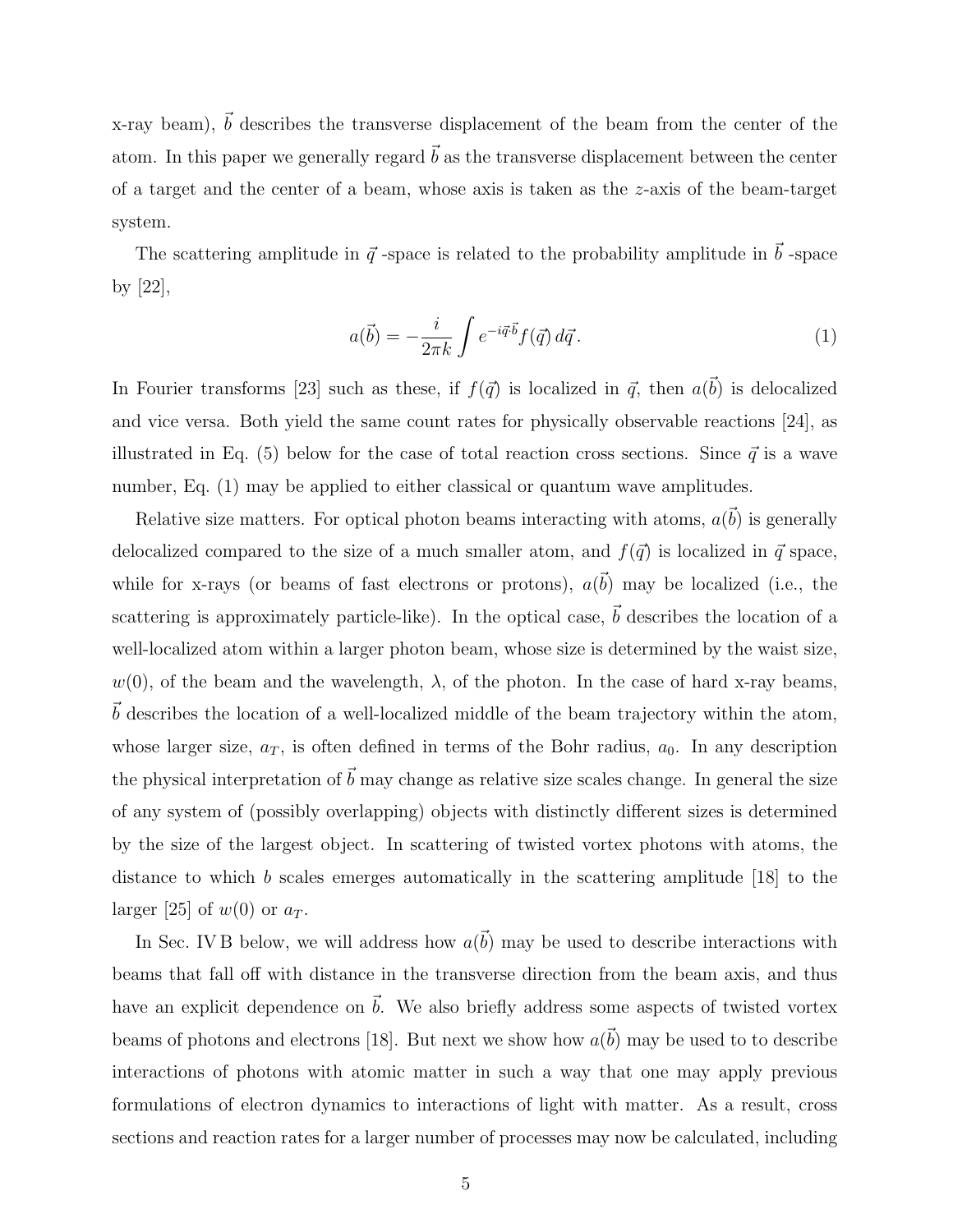processes that involve the transition of more than one electron, as well as processes that exhibit effects of twist in Gauss-Laguerre vortex beams.

# B. Basic formulation of interacting systems in  $\vec{b}$  -space

Since properties of most materials are usually determined by the state of the composite electrons, we seek the dynamic electronic wavefunction,  $\psi_{el}$ , which may be found by solving the the time-dependent Schrödinger equation  $[26]$ ,

$$
H_{el}\psi_{el} = (H_T + H_{int})\psi_{el} = i\hbar \frac{\partial}{\partial t}\psi_{el}(t). \tag{2}
$$

Before the interaction occurs, we assume the electronic state is a known eigenstate  $|i\rangle$  of  $H_T$ ,  $\psi_{el}(t) = e^{-iE_i t/\hbar} |i\rangle$  for  $t \to -\infty$ . The interaction,  $H_{int}$ , changes this state into a superposition of states. When the interaction has died away, the wavefunction is asymptotically in a superposition of the complete set of eigenstates, namely,

$$
\psi_{el}(t \to +\infty) = \sum_{s} e^{-iE_{s}t/\hbar} a_{si}(\vec{b}) |s\rangle.
$$
\n(3)

Using orthonormality of the complete set of basis states, the probability amplitude that the electronic system is in a particular final state,  $\langle f |$ , is,

$$
\langle f | \psi_{el}(t \to +\infty) \rangle = \langle f | \sum_s a_{fi}(\vec{b}) | s \rangle = \sum_s a_{si}(\vec{b}) \delta_{fs} = a_{fi}(\vec{b}) . \tag{4}
$$

The observable probability that an electron made a transition from a particular initial state  $|i\rangle$ , to a possibly different particular final state,  $|f\rangle$ , is  $P = |a_{fi}(\vec{b})|^2$ . The total cross section for this particular transition is,

$$
\sigma = \int |a_{fi}(\vec{b})|^2 d\vec{b} = \frac{1}{(2\pi k)^2} \int |f_{fi}(\vec{q})|^2 d\vec{q}, \qquad (5)
$$

where the last step follows from Parseval's relation for Fourier transforms [24]. A conventional, straightforward method of evaluating the probability amplitudes is to solve the differential equations [14, 26] arising from Eq. (2),

$$
i\hbar \dot{a}_{fi}(\vec{b},t) = \sum_{s} e^{iE_{fs}t/\hbar} \langle f|H_{int}|s\rangle a_{si}(\vec{b},t) , \qquad (6)
$$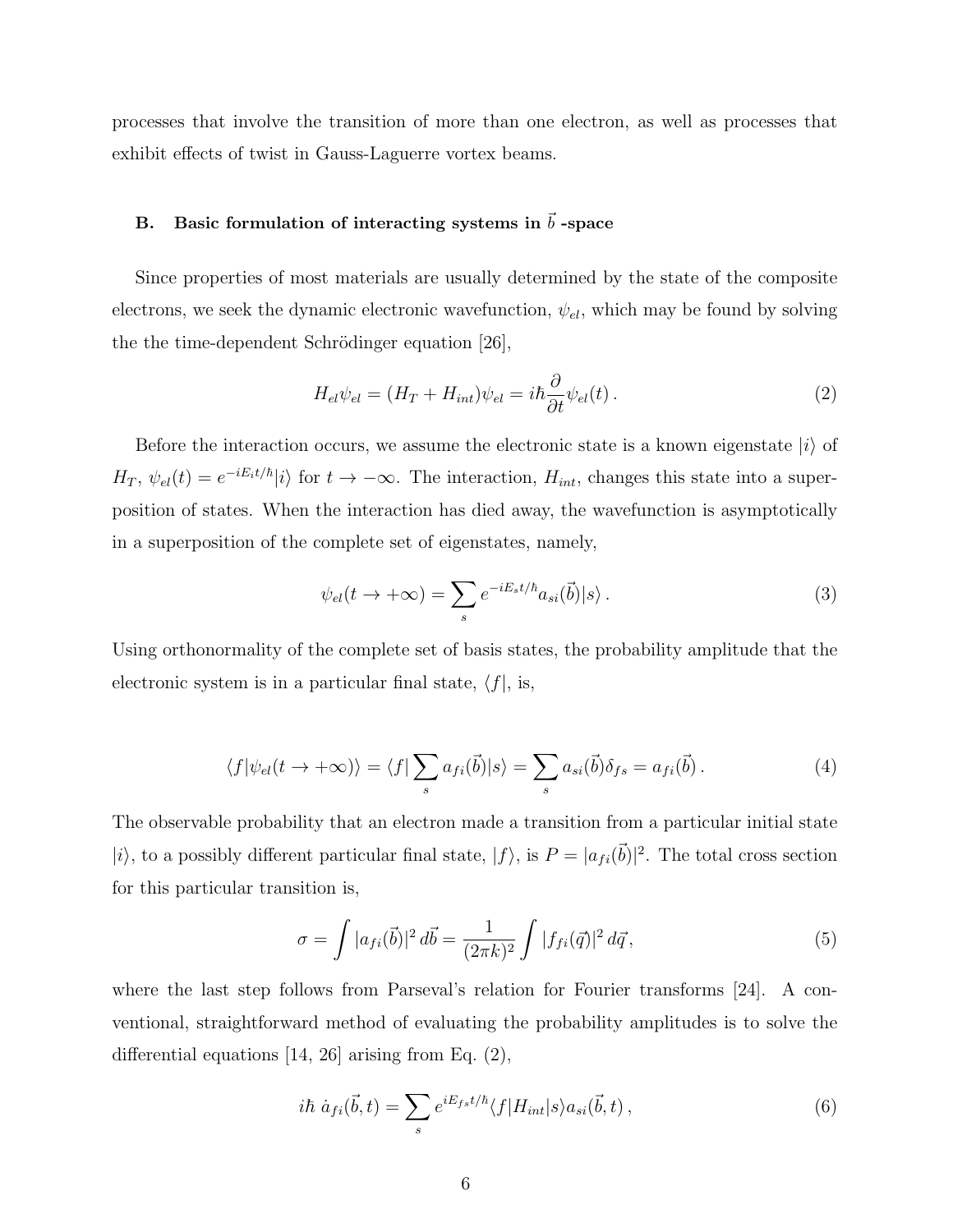where  $E_{fs} = E_f - E_s$  is the energy difference between the atomic states  $|f\rangle$  and  $|s\rangle$ . The solutions for the probability amplitudes,  $a_{fi}(\vec{b})$ , are often found using the semiclassical approximation for the trajectories of the of the incoming particles, e.g,  $\vec{R}(t) = \vec{b} + \vec{v}t$ . For photons in free space  $v = c$ . For a one-electron atom interacting with a photon,  $H_T = p^2/2m - Ze^2/|\vec{R} - \vec{r}|$  and  $H_{int} = \frac{e^2}{2mc^2}\vec{A} \cdot \vec{A} - \frac{e}{2m}$  $\frac{e}{2mc}(\vec{p}\cdot\vec{A}+\vec{A}\cdot\vec{p})$ . Here  $\vec{A}$  is the vector potential of the photon field at the location of the atomic electron [27], and  $\vec{p}$  denotes the momentum operator of the atomic electron.

The formulation above is a standard formulation used for single-electron atomic targets. This formulation may become useful in some applications where variations in beam flux in directions transverse to the beam axis become significant. This may include effects where cross sections and reaction rates depend on the distance,  $\vec{b}$ , of the target from the center of the beam.

#### C. Application to multi-electron systems

Application of this method to interactions of photons with multi-electron targets is straightforward. For multi-electron targets,  $H_{el}$  becomes [27],

$$
H_{el} = H_T + H_{int} \,,\tag{7}
$$

with

$$
H_T = \sum_{j=1}^{N} \left[ \frac{p_j^2}{2m} - \frac{Z_T e^2}{r_j} + e^2 \sum_{k>j} |\vec{r}_k - \vec{r}_j|^{-1} \right]
$$
(8)

and

$$
H_{int} = \sum_{j=1}^{N} \left[ \frac{e^2}{2mc^2} \vec{A}_j \cdot \vec{A}_j - \frac{e}{2mc} (\vec{p}_j \cdot \vec{A}_j + \vec{A}_j \cdot \vec{p}_j) \right]. \tag{9}
$$

Here the mass and charge of an electron are denoted by  $m$  and  $-e$  respectively,  $c$  denotes the speed of light,  $Z_T e^2$  is the charge of the target nucleus, N is the number of electrons in the target  $(N = Z_T)$  for a neutral atom), and  $\vec{A}_j$  is the vector potential at the location of the  $j<sup>th</sup>$  electron. Thus, the formulation for multi-electron targets [13] is essentially the same as that outlined in Eqs.  $(2) - (6)$  for single-electron systems. However, detailed calculations become rapidly more difficult as the number of interacting electrons increases [28]. The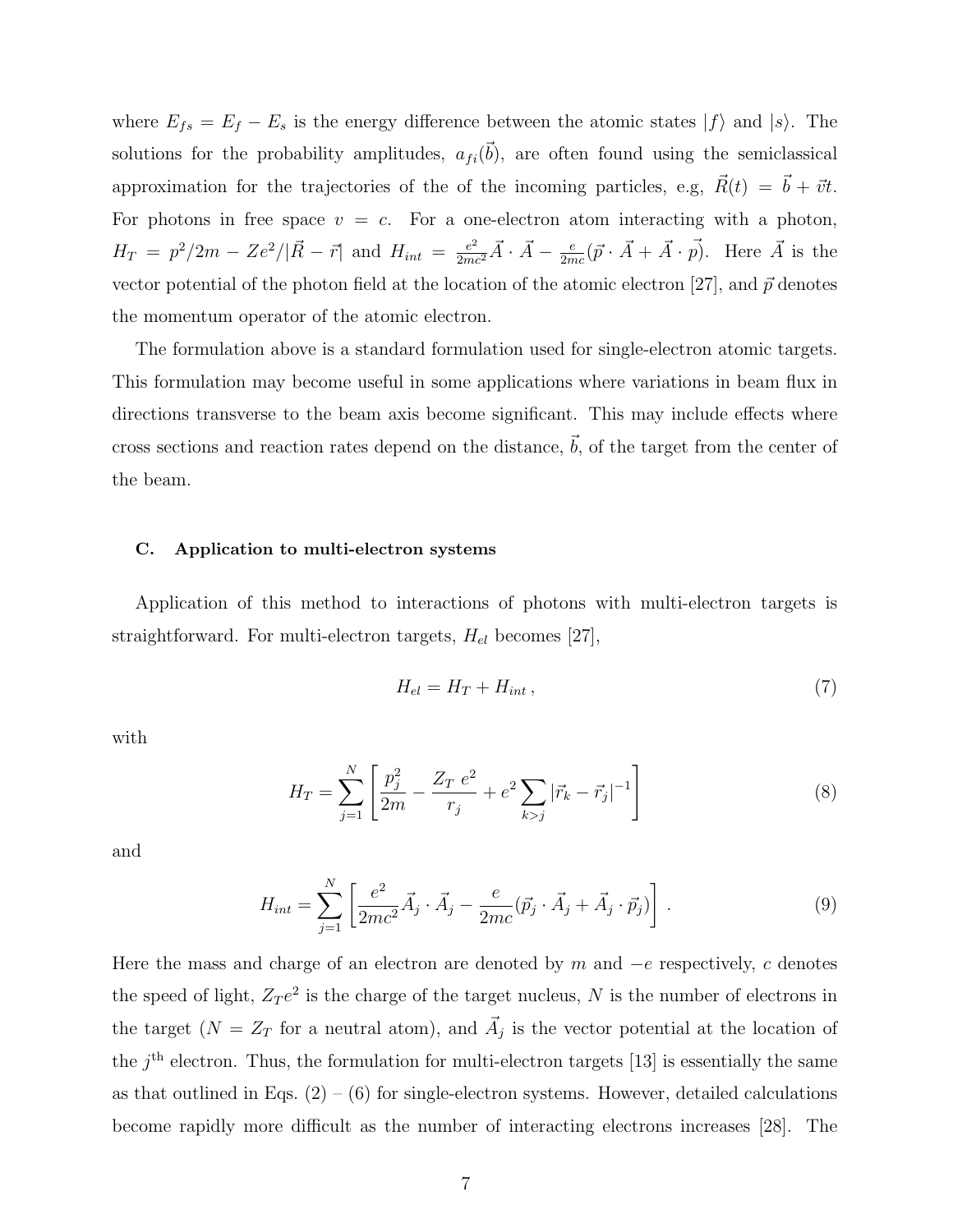difficulty, mathematically and conceptually, that arises in solving Eq. (2) using the multielectron Hamiltonian of Eq. (7) is attributable to the inter-electron interactions,  $\frac{e^2}{|\vec{r}_1 - \vec{r}_2|}$  $\frac{e^2}{|\vec{r}_k-\vec{r}_j|}$ , in Eq. (8). In the limit where inter-electron Coulomb interactions may be replaced by a mean field approximation [29], i.e.,  $-e^2/|\vec{r}_j - \vec{r}_k| \rightarrow v(r_j)$ , the amplitudes  $a(\vec{b})$  (as well as the corresponding amplitudes  $f(\vec{q})$  for various processes reduce to simple products of singleelectron transition amplitudes, and calculations are much easier to deal with. Correlation is mathematically characterized by a probability [30, 31] for a process subject to  $N \geq 2$ conditions such that  $P_{12...N} \neq P_1P_2...P_N$ . That is, only in the widely used uncorrelated independent electron approximation does the probability for an event involving  $N$  electrons reduce to a product of single-electron probabilities.

#### III. CALCULATIONS

## A. Photons incident on a degenerate two-state atom

To illustrate our formulation in  $\vec{b}$ -space, we consider a system consisting of a photon beam interacting with an atom. Our photon beam has an electric field given by  $\mathcal{E}(x, y, z; t) =$  $\vec{\mathcal{E}}(\vec{b}, z) \cos(2\pi t/T)$ , corresponding to monochromatic light with oscillation period T. The atomic transition involves two states, an initial state  $|i\rangle = |1\rangle$  and a final state,  $|f\rangle = |2\rangle$ . We focus on events where the state of the atom changes, i.e.,  $|f\rangle \neq |i\rangle$ . Examples of such dynamic systems include a plane-wave beam, a plane-wave beam with a Gaussian envelope, or a twisted vortex photon incident on an atom, which undergoes a transition involving an exchange of orbital angular momentum with the beam, e.g. a  $2s - 2p$  atomic transition involving an exchange of angular momentum with the photon. As needed, one may employ the paraxial approximation so that in the scattering region the light beam is approximately parallel to the beam axis,  $\hat{z}$ , and the intensity, which may vary with  $\vec{b}$ , is independent of z.

Then Eqs. (6) become,

$$
i\hbar \dot{a}_{11}(\vec{b},t) = E_1 a_{11} + H_{12}(\vec{b}) \cos(2\pi t/T) a_{21}(\vec{b},t)
$$
  
\n
$$
i\hbar \dot{a}_{21}(\vec{b},t) = E_2 a_{21} + H_{12}(\vec{b}) \cos(2\pi t/T) a_{11}(\vec{b},t),
$$
\n(10)

where  $\langle 2|H_{int}|1\rangle = \langle 1|H_{int}|2\rangle = H_{12}(\vec{b})\cos(2\pi t/T).$ 

The interaction operator,  $H_{int}$ , may assume various forms. For photo-annihilation by optical photons,  $H_{int} = -\sum_{j}$ e  $\frac{e}{2mc}(\vec{p_j} \cdot \vec{A}_j + \vec{A}_j \cdot \vec{p_j}).$  Then  $H_{12}(\vec{b}) = -z_{12}\vec{\mathcal{E}}_0(\vec{b})\cos(2\pi t/T),$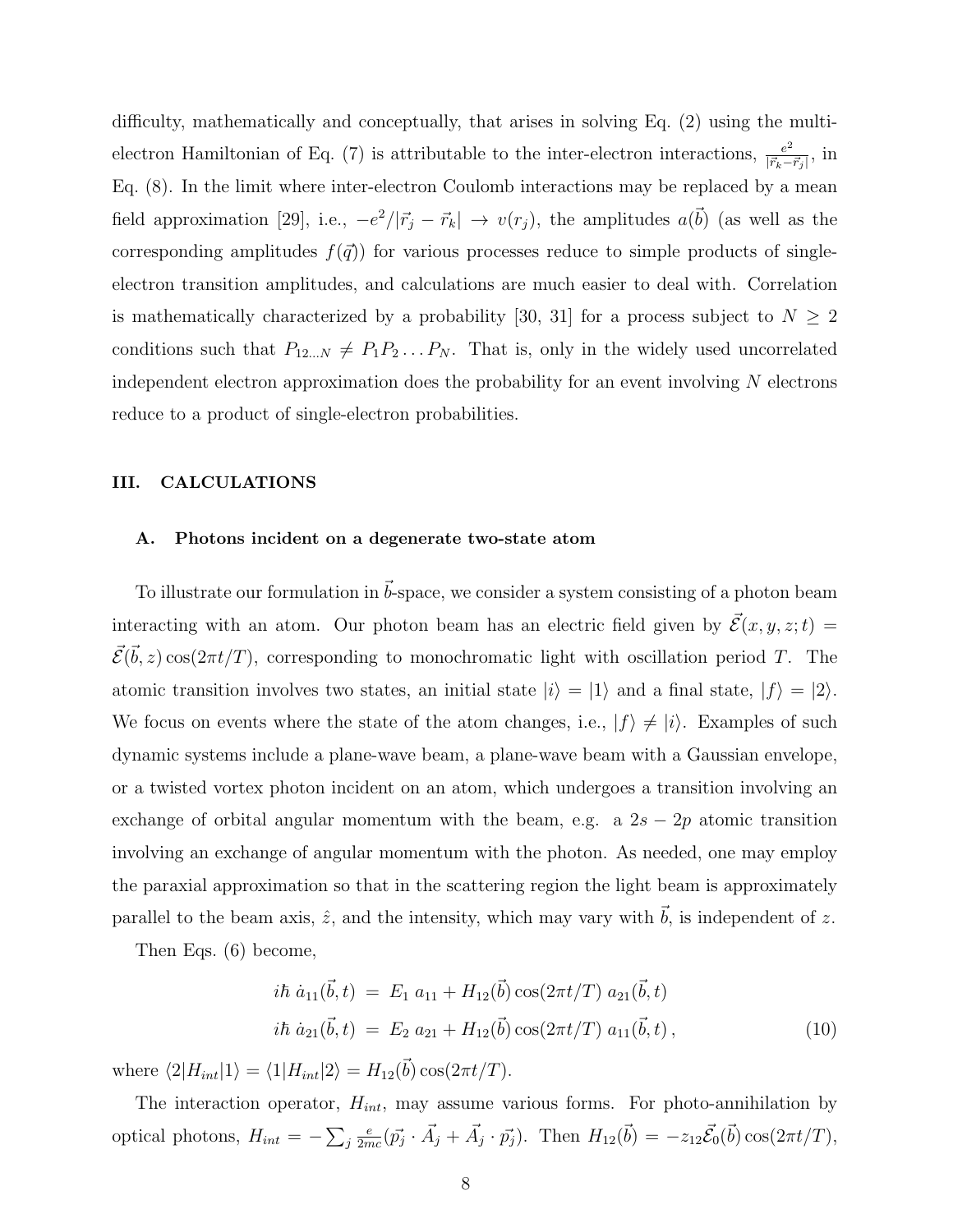where  $z_{12}$  is the dipole matrix element of the atomic transition. For Compton scattering by x-rays,  $H_{int} = \sum_j$  $\frac{e}{2mc}\vec{A}_j \cdot \vec{A}_j$  and the matrix element,  $H_{12}(\vec{b})$ , includes higher multipole components, and is related to that of scattering by high energy electrons and protons [32]. The vector potential,  $\vec{A}$ , is linearly related to the electric field,  $\vec{\mathcal{E}}$ , of the photon beam, and the beam intensity,  $I(\vec{b})$ , is proportional to  $|\vec{\mathcal{E}}|^2$ .

As a specific example, we now consider the degenerate limit in which  $E_1 - E_2 \rightarrow 0$ . In this limit Eqs. (10) have algebraic solutions [33], namely,

$$
a_{11}(\vec{b},t) = \cos[\sin(2\pi t/T)H_{12}(\vec{b})T/h]
$$
  
\n
$$
a_{21}(\vec{b},t) = i\sin[\sin(2\pi t/T)H_{12}(\vec{b})T/h].
$$
\n(11)

We have chosen the atomic energy  $E_1$  as the zero-point energy of the system.



FIG. 2: The probability  $P(\vec{b}, t)$  of a transition from state  $|1\rangle$  to state  $|2\rangle$  in a degenerate twostate atom interacting with a plane-wave photon beam is calculated as a function of time,  $t$ , at a typical value of  $\vec{b}$ . Here t varies from 0 to T, where T is the period of oscillation of the photon's electric field; this pattern repeats for longer times. In this figure the interaction is non-perturbative:  $H_{12}(\vec{b})T/h = 2.718.$ 

The probability for a transition from  $|1\rangle$  to  $|2\rangle$  is  $P(\vec{b}, t) = |a_{12}(\vec{b}, t)|^2$ . In Figs. 2 and 3 we plot this probability at a fixed  $\vec{b}$  as a function of time. The plot shown in Fig. 2 is a typical result when  $H_{12}(\vec{b})T/h \ge \pi/2$ , so that the interaction is non-perturbative and the transition probability may reach unity. In the non-perturbative regime the presence of many, often complex, oscillations is common. An example where the probability never reaches unity is shown in Fig. 3 (dashed curve), where  $H_{12}(\vec{b})T/h = 1/2$ .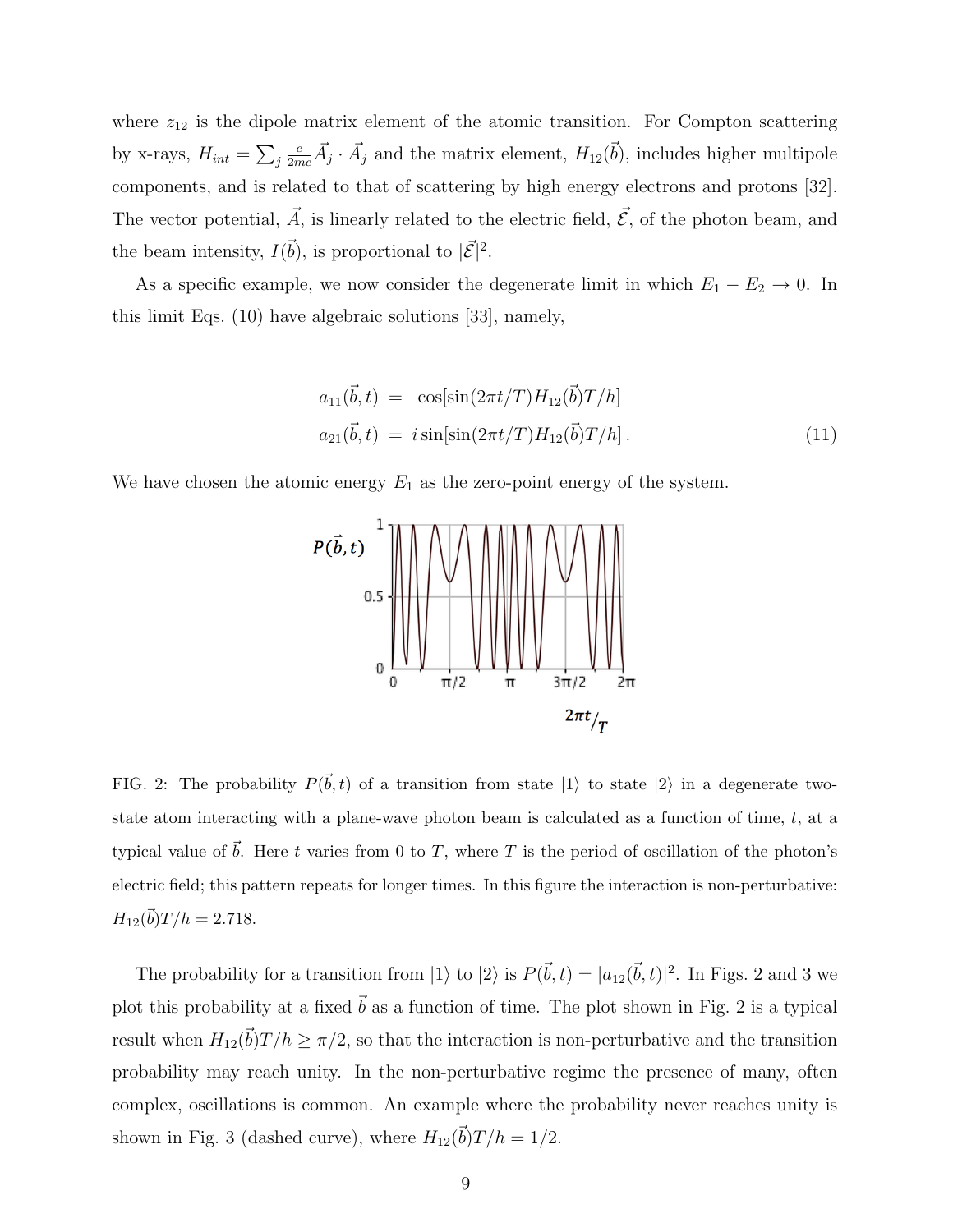

FIG. 3: Probability,  $P(\vec{b}, t)$ , as a function of time, t, at special values of  $\vec{b}$ . When  $H_{12}(\vec{b})T/h \geq \pi/2$ , the interaction is non-perturbative and the probability can reach unity. Dashed curve:  $\vec{b}$  is chosen such that  $H_{12}(\vec{b})T/h = 1/2$ . Solid curve:  $H_{12}(\vec{b})T/h = \pi/2$ ; here the peak is broad in time [33]. Dotted curve:  $H_{12}(\vec{b})T/h = \pi$ ; here the probability oscillates regularly, but without the broad maximum in time for the full transfer of atomic electron population from state  $|1\rangle$  to state  $|2\rangle$ .

Special cases with relatively simple oscillations in time are shown in Fig. 3. In addition to the perturbative case where  $P(\vec{b}, t)$  never reaches unity, two special cases are shown. These special cases occur when  $H_{12}(\vec{b})T/h$  is an integer multiple of  $\pi/2$ . When the integer multiple is even, maximum population transfer from state  $|1\rangle$  to state  $|2\rangle$  is relatively short lived. However, if the integer is odd,  $P(\vec{b}, t)$  has a broad maximum [33] around  $t = n_{odd}T/4$ .

Next we consider the variation of  $P(\vec{b}, t)$  with the impact parameter,  $\vec{b}$ . As explained above, in general the beam intensity,  $I(\vec{b})$ , and thus the strength of the interaction,  $H_{int}$ , varies with  $\vec{b}$ . This produces variations in  $P(\vec{b}, t)$  as  $\vec{b}$  varies. In Fig. 4 we have plotted  $P(\vec{b}, t)$  versus  $R(\vec{b}) = H_{12}(\vec{b})T/h$  at  $t = n_{odd}T/4$ . This illustrates how the transition probability depends on  $\vec{b}$  at times that, for suitably chosen  $\vec{b}$ , correspond to long-lasting complete population transfer. In this figure we have arbitrarily chosen  $R(\vec{b}) = 3\pi/2$  at  $b = 0$ , so that complete transfer is attained there. The value of  $R(\vec{b})$  may be controlled by adjusting the overall beam intensity,  $I(\vec{b})$ . In general Gauss-Laguerre beams are neither isotropic in  $\hat{b}$  nor monotonic in  $b = |\vec{b}|$ , nor are atomic electron densities, at least on some size scales. In Fig. 5 we show a plot of the beam intensity ratio,  $I(b)$ , for Gaussian beams, which are isotropic in  $\bar{b}$  and monotonic in  $\bar{b}$ .

In cases when the transition probability is sufficiently small, so that first-order perturbation theory conditions apply, a perturbative approach using Eqs. (11) could be used as a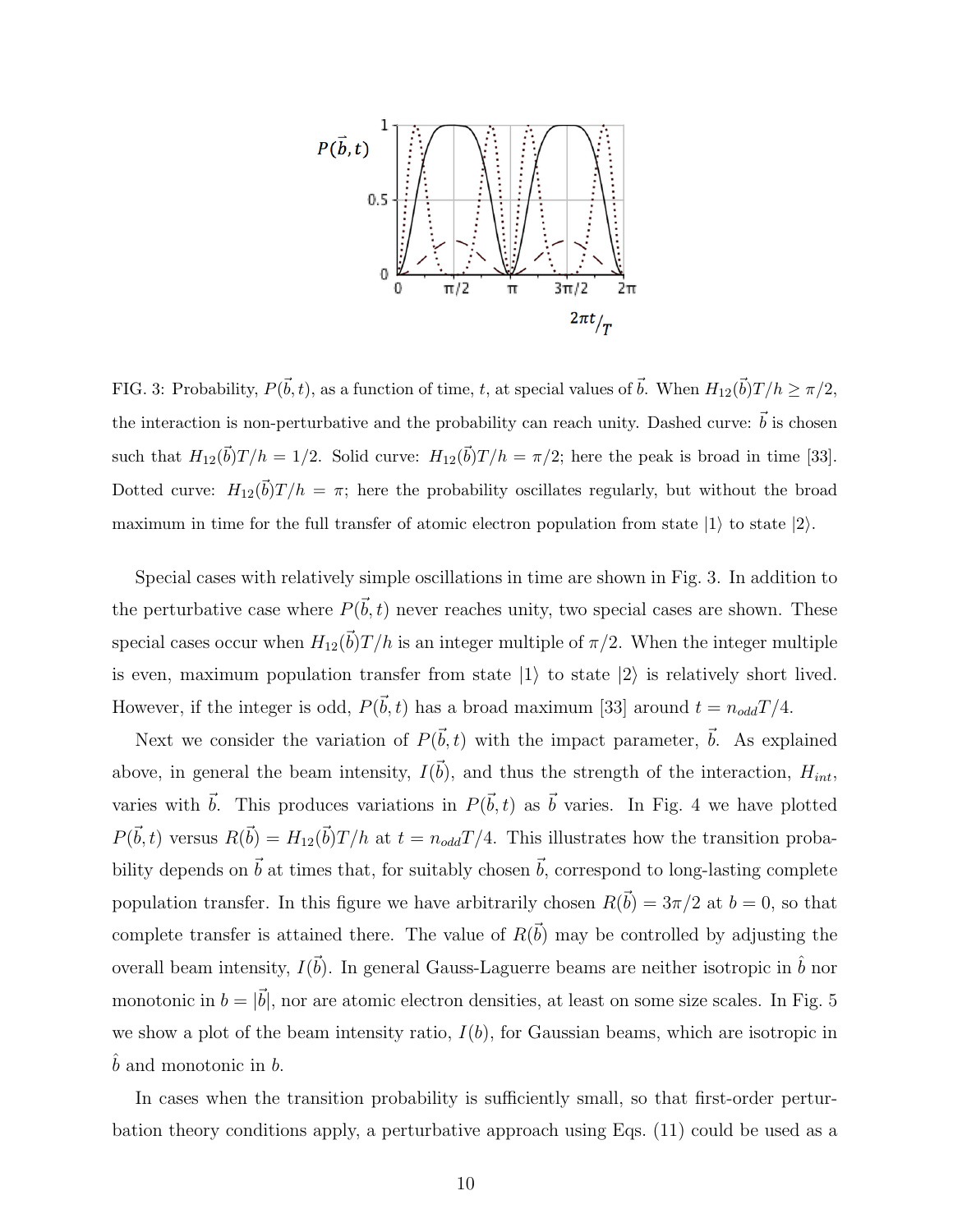

FIG. 4: Transfer probability  $P(\vec{b}, t)$  versus  $R(\vec{b}) = H_{12}(\vec{b})T/h$  occurring at an impact parameter,  $\vec{b}$ , during an interaction of a Gaussian modified plane-wave photon with a degenerate two-state atom. The calculation is performed at  $t = n_{odd}T/4$ , where  $P(\vec{b}, t)$  can have a broad maximum in time. Complete transfer occurs when  $R(\vec{b}) = m_{odd}\pi/2$ . While the horizontal scale in  $R(\vec{b})$  decreases from  $3\pi/2$  on the left to 0 on the right, the impact parameter grows from  $b=0$  to  $b=\infty$  since  $H_{12}(\vec{b})$ generally falls off with b.

basis for calculations involving a twisted vortex (Gauss-Laguerre) photon beam interacting with a multi-electron target (including molecules and solids). First order perturbation theory is commonly derived [26] using a two-state approximation with the additional condition that the transition probability is always small, i.e.,  $P(\vec{b}, t) = |a_{12}(\vec{b}, t)|^2 \ll 1$ . This applies to calculations for both single and double ionization of multi-electron atoms in the high-energy limit under nearly degenerate conditions, where electron correlation effects can dominate multiple-electron transition rates [27].

### B. Brief overview

The calculation above for a degenerate two-state atom provides a simple and flexible example illustrating how our formulation works. However, most calculations involving multielectron effects in atomic scattering are usually much more complex, typically requiring extensive numerical computer codes. Here we give a brief overview of how calculations related to our formulation have been performed.

We begin with beams of protons, electrons, and ions, which are often particle-like in their collisions with atoms. Calculations for beams of charged particles interacting with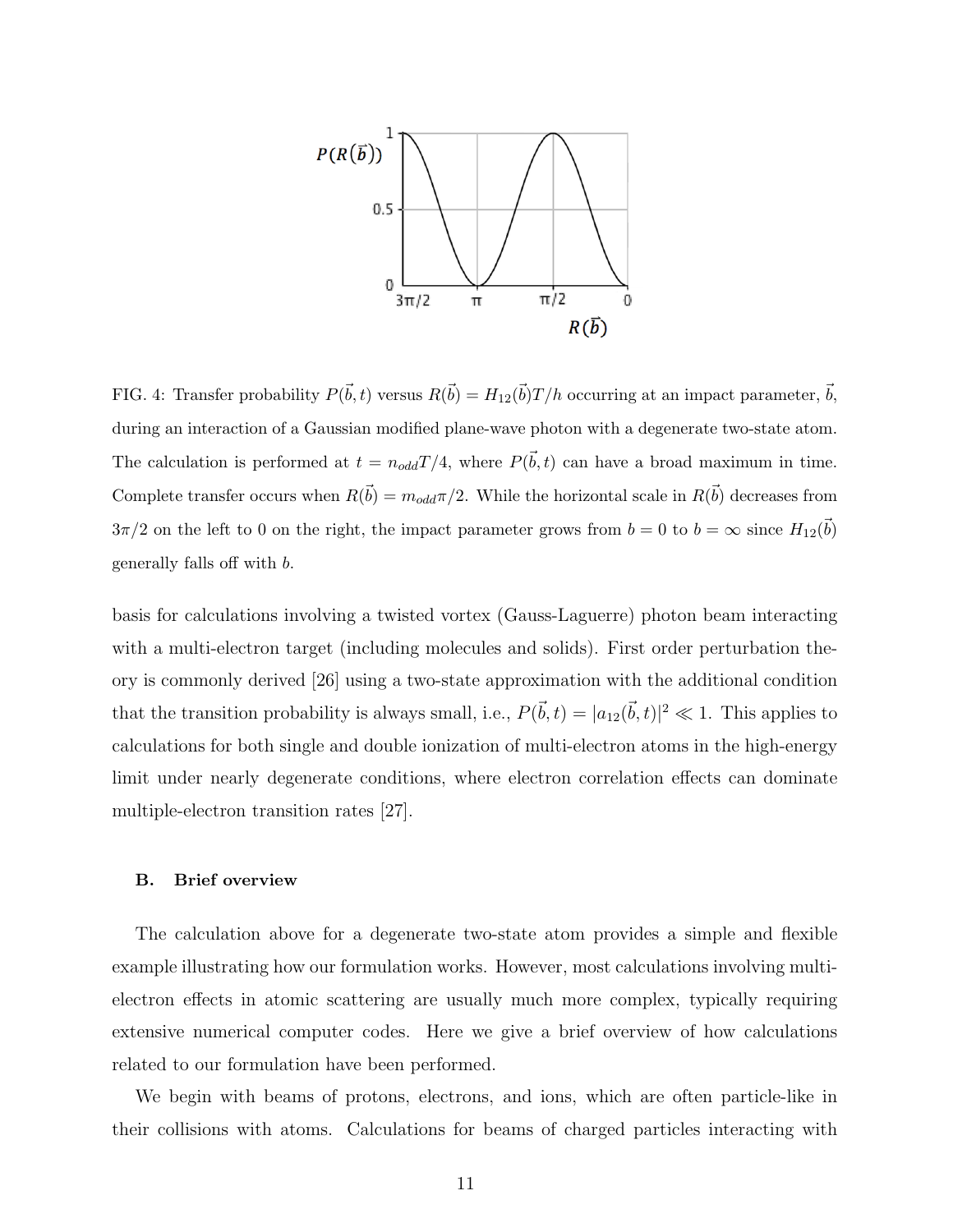

FIG. 5: Intensity distribution of the Gaussian envelope of Fig. 1 as a function of the angle,  $\theta_V(b)$ , of the photon trajectory.  $\theta_V(b)$  is the same as the asymptotic cone angle of the beam shown in Fig. 1, and is related to the magnitude of the impact parameter,  $\vec{b}$ , by tan  $\theta_V (b) = b/z_R$ , where  $z_R$ is the Rayleigh range of the beam. When  $b = w(0)$  the intensity of the beam has dropped by a factor of  $1/e^2 \simeq 0.135$  from the maximum intensity at  $b = \theta_V(b) = 0$ . Here  $w(0)$  is the waist size of the beam, i.e., the beam width at the longitudinal center of the beam, and  $w(0) = \sqrt{\lambda z_R/\pi}$  where  $\lambda$  is the photon wavelength. Since  $w(0) \ll z_R$  in the paraxial approximation,  $\theta_V(b)$  is linearly related to b in the range of interest, and thus the linear horizontal scale in  $\theta_V(b)/\theta_V(b = w(0))$  is equivalent to a linear scale in  $b/w(0)$  ranging from 0 to 1.

multi-electron targets have followed calculations of various single-electron transitions that can occur in atomic hydrogen including excitation, ionization, and electron transfer (for positively charged particles), in addition to elastic scattering [13]. For transitions in atomic hydrogen, expressions for  $a(\vec{b})$  have been given in sums of closed form in first-order perturbation theory (i.e., first order in  $H_{int}$ ). These expressions can be used [26] in higher-order perturbation theory, and in coupled-channel calculations based on Eqs. (6). For a multielectron atom [13] the static atomic wavefunctions,  $|s\rangle$ , are generally calculated numerically (e.g. in a Hartree or Hartree-Fock approximation, or as a sum of such terms). Generally this improves the accuracy of the calculations of dynamic one-electron transitions for atoms and molecules. To isolate multiple-electron effects, one may calculate cross sections for multiple-electron (often two-electron) transitions. This often involves use of higher-order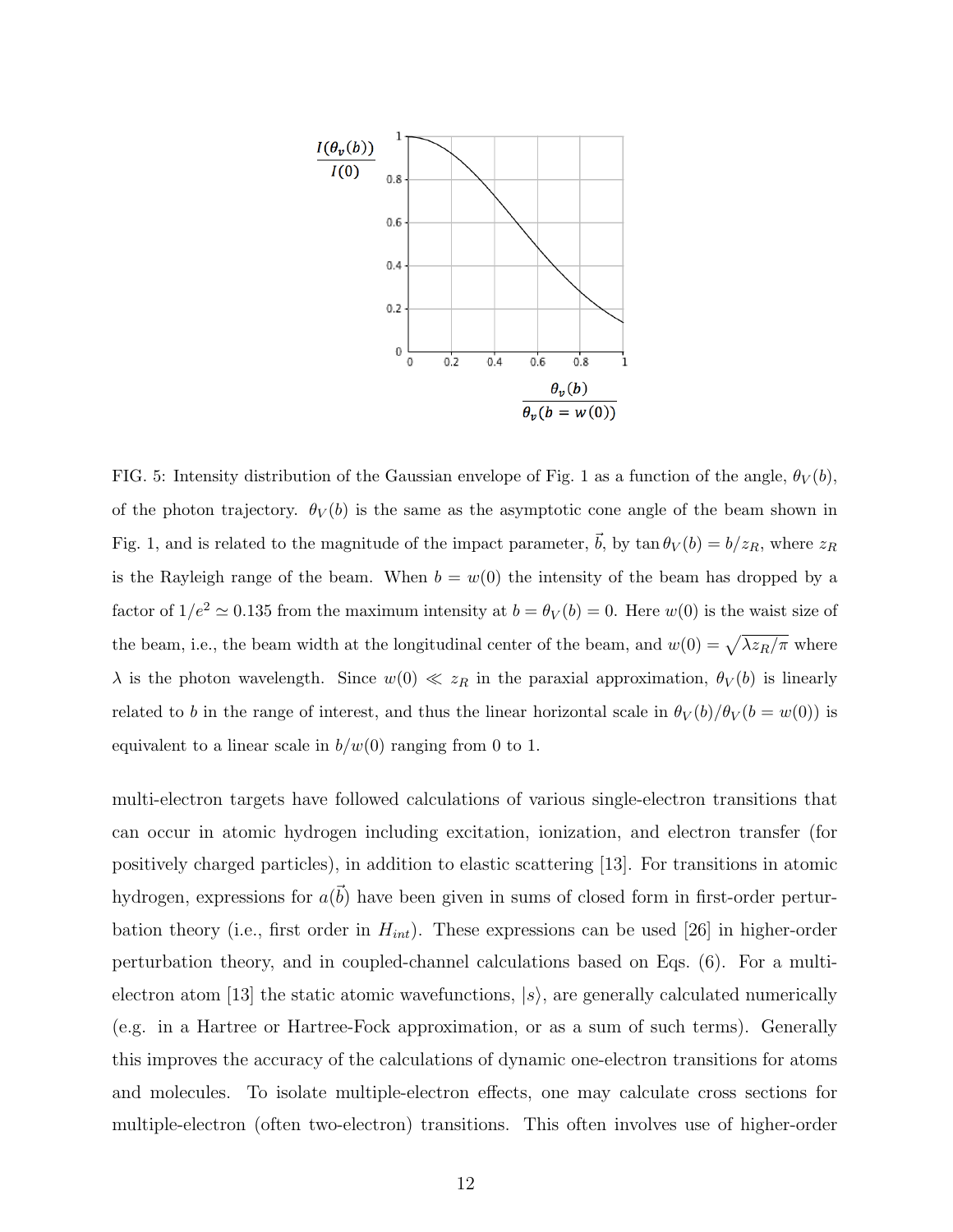perturbation theory. For high-energy collisions where perturbation theory applies, reliable second-order calculations are now available [9]. At lower energies, coupled channel calculations are available [13]. Effects of electrons on partially stripped ionic, or neutral atomic, beams are discussed below.

Fewer calculations of multi-electron dynamics have been done for photon beams than for beams of charged particles. Calculations with plane-wave photon beams are quite similar to those of charged particles described above, albeit a little less time consuming. For optical photons these calculations [27] may be done using the simplifying dipole limit of corresponding calculations for charged particles. This applies to both single- and multiple-electron transitions. The calculations for multiple-electron transitions are, nonetheless, usually numerical, and time consuming – especially in the case of detailed calculations for atoms and molecules with many electrons. For x-rays, useful calculations for ratios of double to single ionization have been done by relating charged particle scattering to both photo-annihilation and Compton scattering [32]. Calculations for beams of twisted vortex photons interacting with atoms and molecules have not yet been done, although an expression for the scattering amplitude,  $f(\vec{q})$ , has recently been derived for atomic hydrogen [18].

#### IV. DISCUSSION

## A. Mathematical considerations

In our experience, mathematical expressions for the wave-like scattering amplitude,  $f(\vec{q})$ , are a little simpler than for the corresponding probability amplitude,  $a(\vec{b})$ . On the other hand the probabilities,  $|a(\vec{b})|^2$ , may be more intuitive to a wider audience, and the unitarity restriction,  $|a(\vec{b})|^2 \leq 1$ , can be useful in verifying the validity of specific calculations. To our knowledge there is no formulation of electron correlation dynamics in  $\vec{q}$ -space, but we expect it to be straightforward. In the limit of uncorrelated, independent electrons both  $f(\vec{q})$ and  $a(\vec{b})$  are products of single-electron amplitudes [30, 31, 34], so that the corresponding observables are products of one-electron observables.

We wish to draw attention to the fact that different physical size scales emerge naturally in  $f(\vec{q})$  (and consequently in  $a(\vec{b})$ ) when the scales characterizing various parts of the system change [18]. Thus there is no one scale more fundamental than another in this description.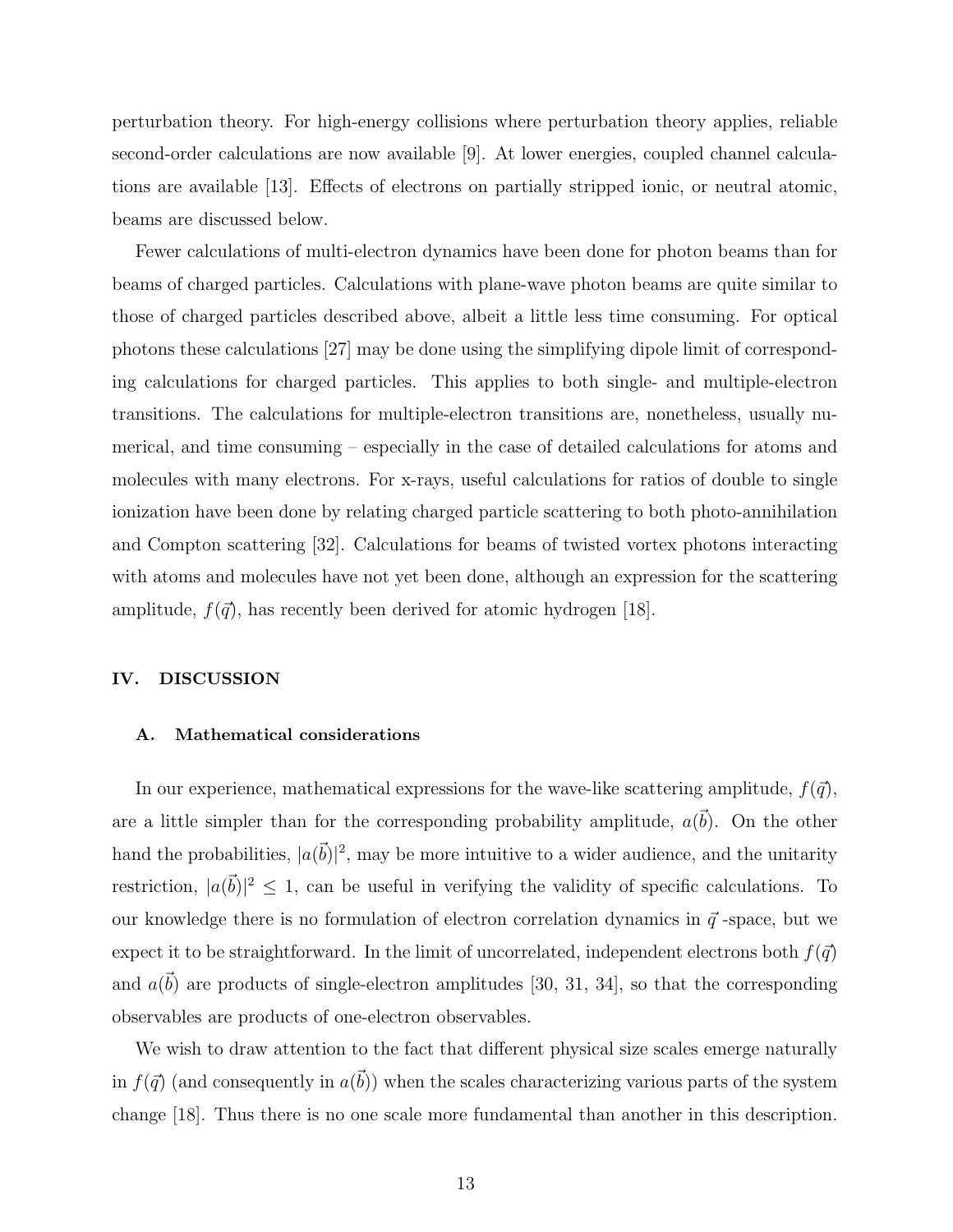The parameter,  $\vec{b}$ , used to locate an object in space, is a chameleon-like mathematical parameter whose physical significance conceptually changes with different relative scales.

The paraxial approximation [15] used for twisted vortex photons in our previous paper [18] simplifies the scattering problem by decoupling beam trajectories from the  $x-y$  plane. In this approximation, particle and ray trajectories are approximated as parallel to the axis of the macroscopic beam [35], which is taken as the z-axis with  $\vec{b}$  in the x-y plane (as is  $\vec{q}$  for forward scattering). In both the wave and particle limits, the trajectory of a photon may be regarded as a straight line along  $z = ct$ . This may also be applied to electron, proton, and some ion beams in the limit that Coulomb scattering of the incident charged projectile with the target can be ignored [36]. In the example of transfer of orbital angular momentum between the beam and the target [18], in this limit the direction of spin of an atom is reversed (like reversing the spin of a boat's propeller) by exchange of the direction of spin with the twisted photon, where the joint photonic-atomic spin axis is the beam axis, which differs in general from the axis of the photon's trajectory [37]. Mathematical descriptions of twisted vortex beams that avoid the paraxial approximation are available [38, 39], but they are more complex both mathematically and conceptually.

#### B. Experimental considerations

Although there presently exist some experimental results on two-electron transitions due to weak interactions of light with few-electron atomic targets, over a range of wavelengths ranging from visible light to x-rays above 10 keV  $[1–5]$ , many more experiments that detail how multi-electron dynamics works are possible, including experiments using plane waves as well as twisted vortex photons.

As noted at the end of Sec. I, for beams of twisted photons and electrons incident on atomic targets (see Fig. 1), there are three size (or distance) scales,  $a_T$ ,  $\lambda$ , and  $w(0)$ . The waist size (minimum beam width)  $w(0)$  can be related to another useful parameter by  $w(0) = \sqrt{\lambda z_R/\pi}$ , where the Rayleigh range,  $z_R$ , describes the distance scale on which the vortex beam is approximately parallel to the z-axis, i.e., where the paraxial approximation mentioned above is valid. The macroscopic beam angle varies with the magnitude of displacement  $\vec{b}$ , and the Rayleigh range,  $z_R$ , according to tan  $\Theta_V(b) = b/z_R$  for Gauss-Laguerre vortex beams [18]. Thus, at a fixed value of  $z_R$  (and fixed w(0) at a fixed  $\lambda$ ),  $\Theta_V(b)$  can be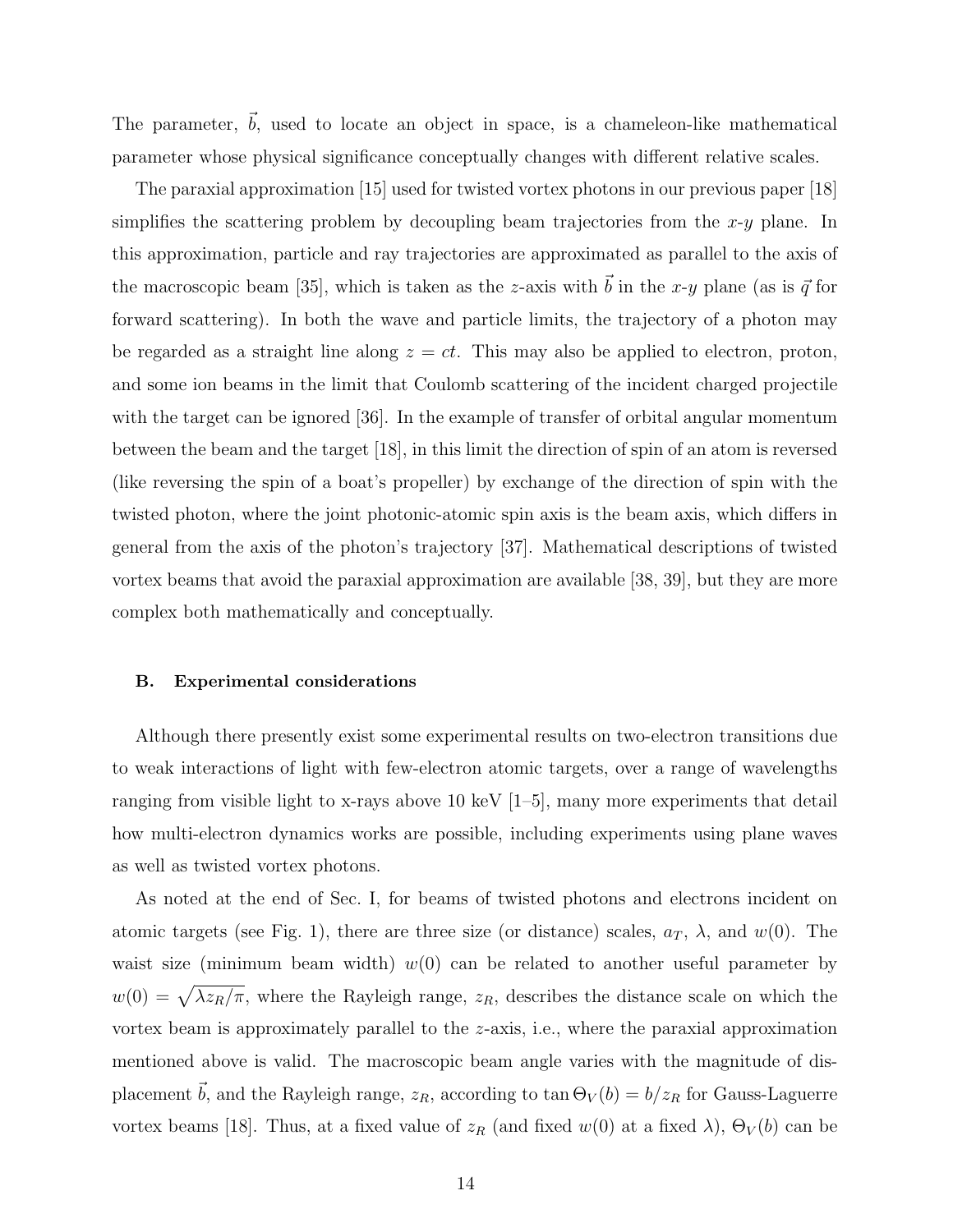used to macroscopically control cross sections and reaction rates by choosing different  $\Theta_V(b)$ within the beam  $[40]$  to vary b. With x-rays this might be used to select specific regions within an atom. In scattering of the beam from the atomic target (see Fig. 1), the incoming and outgoing beams, differing by the scattering angle, Θ, share the same impact parameter, b. Fig. 1 shows forward scattering at  $\Theta = 0$ .

It is possible to do experiments using macroscopic gas cells [18], so long as the size of the cell along the beam axis,  $\Delta z$ , is not large compared to the Rayleigh range,  $z_R$ . That is, the vortex beam need not be focused at the center of the atom so long as the condition required by the paraxial approximation (discussed above) is satisfied [35]. Our description generally requires single-collision conditions experimentally, namely that the target be sufficiently diffuse that the effect of scattering from more than a single atom by a single projectile is not significant.

Geometric structure factors [41] can be used to convert calculations for a single atom to calculations of scattering from targets such as crystals and molecules. A large number of such structure factors have been calculated in  $\vec{q}$ -space and are readily available.

We point out that a so-called 'twist factor' can be used to convert data for beams of plane wave photons to data for twisted vortex photon beams, and could be useful in designing experiments. This is relatively easy to calculate, although it is presently described in  $\vec{q}$ . space [18].

We note in passing that a virtual impact method has been developed to describe the observed crossover from particle-like to wave-like behavior in collisions of beams of ions carrying electrons scattering from atomic targets [42]. This involves additional size scales. The number of such scales grows as the number of electrons on the incoming ion increases.

#### C. Future applications

In regard to future applications, we call attention to the emerging fields of twisted vortex beams [17], quantum information [43], and quantum control [44]. Twisted beams are more complex than plane wave beams, offering new features such as orbital angular momentum and macroscopically adjustable parameters (Rayleigh range [19] and rotational acceleration [20]) that can be used to control transfer of information and reaction rates in interactions of atoms with light and matter. Opportunities may also occur in strongly in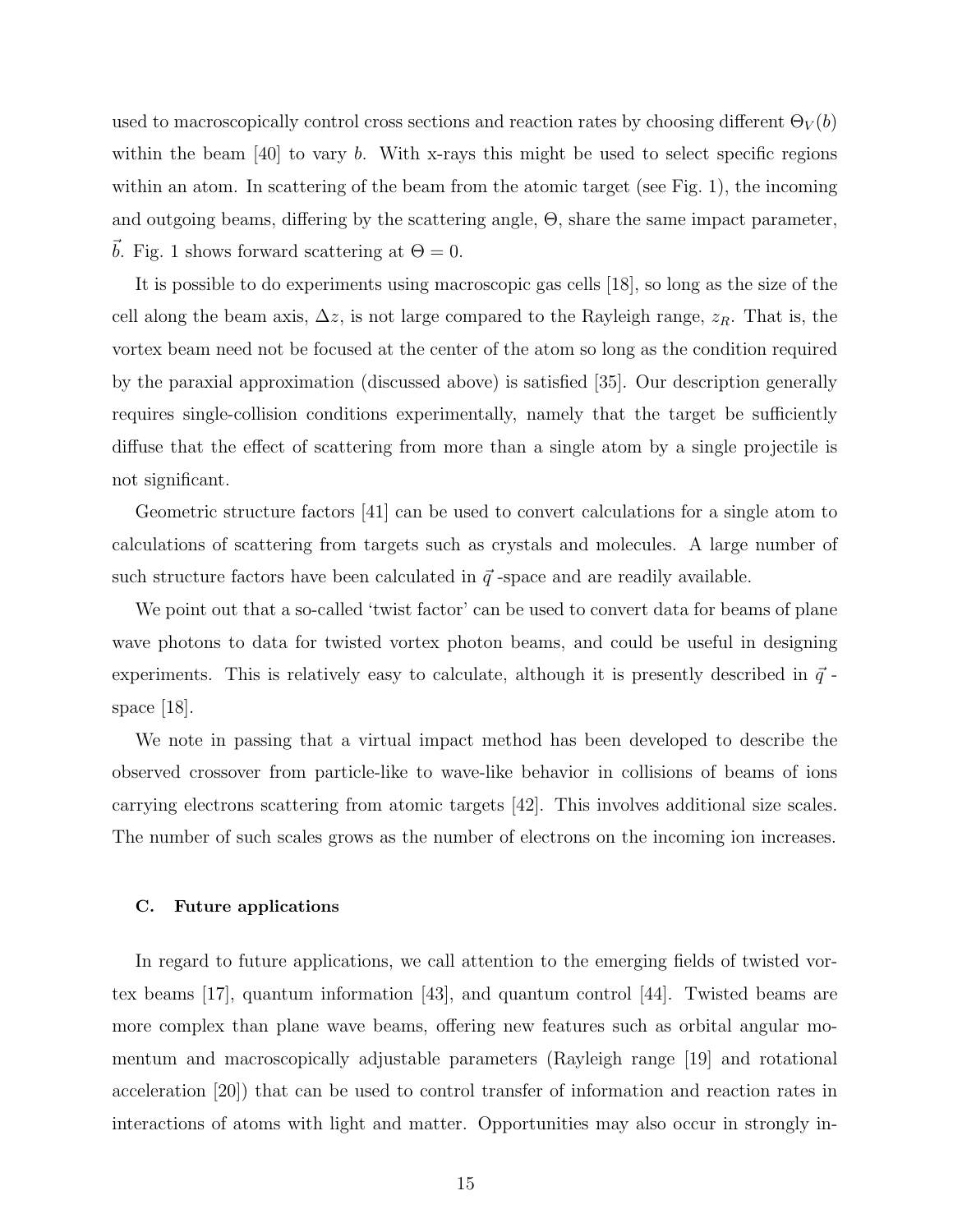teracting systems, such as beams interacting with atoms and molecules in a regime where  $|a(\vec{b})|^2 \simeq 1$ , where full control can occur [12, 33, 44].

In this paper we have addressed the description of multi-electron transitions in twodimensional dual  $\vec{b}$  and  $\vec{q}$  spaces. By applying this approach in dual time and energy spaces, it might be possible to interpret recent FAST experiments [45] that probe how quantum processes are both connected and separated, i.e., correlated, in time [46].

### V. SUMMARY

We have mathematically formulated electron correlation dynamics in scattering of light and matter from multi-electron atomic targets by extending an existing formulation for scattering of protons, electrons, ions and plane-wave photons done in a position representation [13] to photon beams that vary (e.g. decrease in intensity) in directions transverse to the beam axis. The key parameter in this representation is the position,  $\vec{b}$ , that specifies the minimum distance between the centers of the light beam and of the multi-electron atomic target. We have presented results of relatively simple calculations that illustrate  $b$ -dependence in transition probabilities for photon beams interacting with two-state degenerate single-electron atomic targets. We have more generally discussed interactions of vortex twisted photon beams with multi-electron atomic targets. Because they are neither monotonic in b nor necessarily isotropic in  $\hat{b}$ , vortex beams provide a relatively rich dependence on  $\vec{b}$  in scattering cross sections and reaction rates in these processes.

#### VI. ACKNOWLEDGMENTS

We acknowledge useful discussions with M. Frow, J. Wolff, J. Eberly, and Z. Chang. This work was supported in part by the NSF under Grant PHY-1205788.

[1] E. P. Masson, D. Guenot, C. L. Arnold, D. Kroon, S. Kasper, M. J. Dahlstrom, E. Lindroth, A. S Kheifets, A. L'Huillier, S. L. Sorensen, and M. Gisselbrecht, Nature Physics 10, 207 (2014).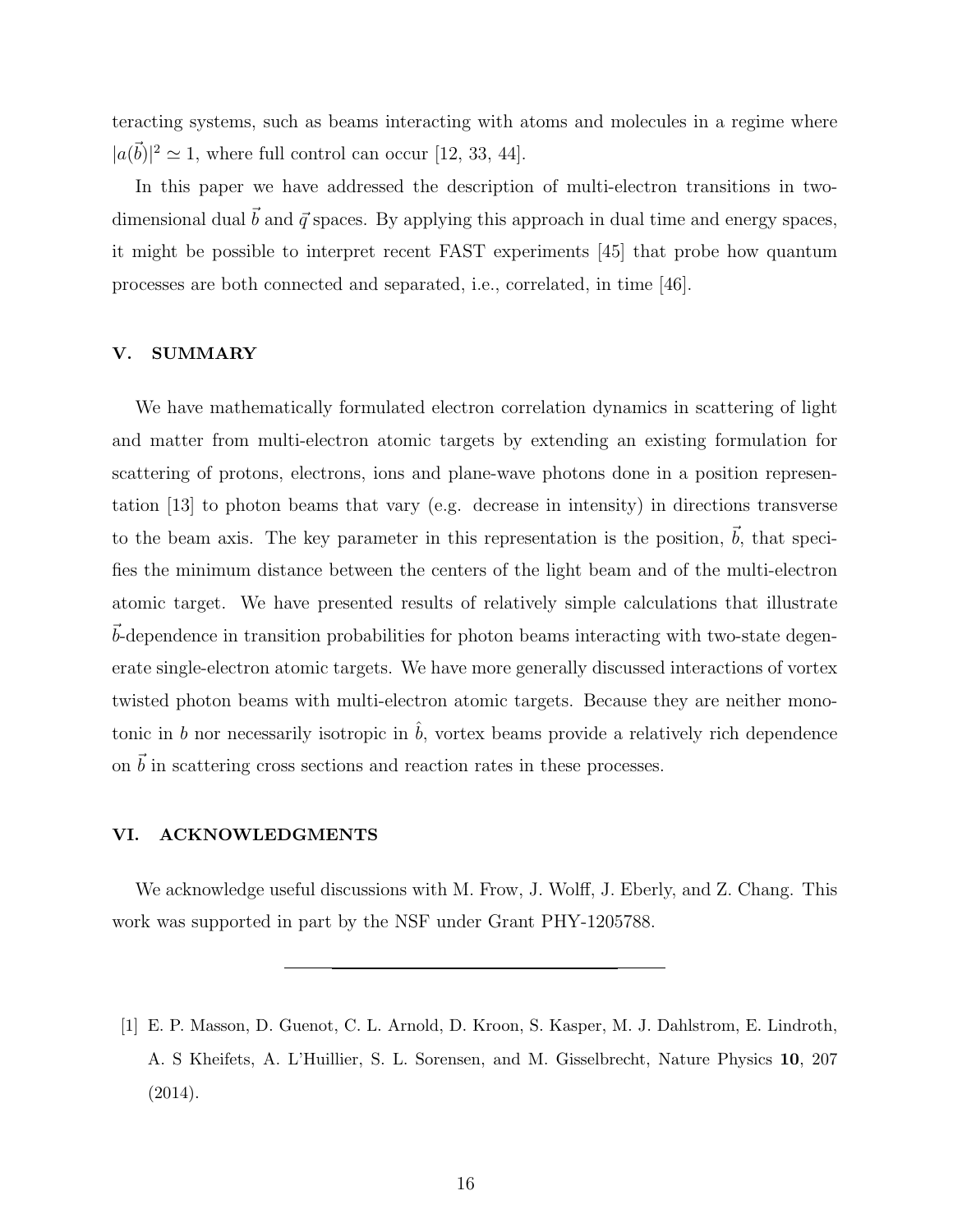- [2] B. Gaire, S. Y. Lee, D. J. Haxton, P. M. Pelz, I. Bocharova, F. P. Sturm, N. Gehrken, M. Honig, M. Pitzer, D. Metz, H.-K. Kim, M. Schöffler, R. Dörner, H. Gassert, S. Zeller, J. Voigtsberger, W. Cao, M. Zohrabi, J. Williams, A. Gatton, D. Reedy, C. Nook, Thomas Müller, A. L. Landers, C. L. Cocke, I. Ben-Itzhak, T. Jahnke, A. Belkacem, and Th. Weber, Phys. Rev. A 89, 013403 (2014).
- [3] P. B. Corkum and Ferenc Krausz, Nature Physics 3, 381 (2007).
- [4] T. Weber, A. O. Czasch, O. Jagutzki, A. K. M¨uller, V. Mergel, A. Kheifets, E. Rotenberg, G. Meigs, M. H. Prior, S. Daveau, A. Landers, C. L. Cocke, T. Osipov, R. Diéz Muiño, H. Schmidt-Böcking, and R. Dörner, Nature (London) 431, 437 (2004).
- [5] George C. King and Lorenzo Avaldi, J. Phys. B: At. Mol. Opt. Phys. 33, R215 (2000).
- [6] H. Schmidt-Böcking, Physik Journal 9, 1 (2010).
- [7] Kazufumi Yachi, Takeshi Odagiri, Lisa Ishikawa, Tomoharu Nakazato, Naruhito Ohno, Toshinori Tsuchida, and Noriyuki Kouchi, J. Phys.: Conf. Ser. 194, 052023 (2009).
- [8] Gerald Schenk and Tom Kirchner, Phys. Rev. A 91, 052712 (2015).
- [9] A. L. Godunov, Colm T. Whelan, H. R. J. Walters, V. S. Schipakov, M. Schöffler, V. Mergel, R. Dörner, O. Jagutzki, L. Ph. H. Schmidt, J. Titze, and H. Schmidt-Böcking, Phys. Rev. A 71, 052712 (2005).
- [10] Wolfgang Nolting, Fundamentals of Many-body Physics (Springer, 2009); Volker Bach and Luigi Delle Site, Many-Electron Approaches in Physics, Chemistry and Mathematics: A Multidisciplinary View (Springer, 2014).
- [11] D. Belkić, Fast Ion-Atom and Ion-Molecule Collisions (World Scientific, 2012).
- [12] X. M. Tong, Z. X. Zhao, and C. D. Lin, Phys. Rev. A 66, 033402 (2002).
- [13] J. H. McGuire, Electron Correlation Dynamics in Atomic Collisions (Cambridge, UK: Cambridge University Press, 1997). Here V is replaced by  $H_{int}$ .
- [14] P. W. Milonni and J. H. Eberly, Lasers (John Wiley & Sons, NY, 1988), Chapter 6.
- [15] L. Allen, M. W. Beijersbergen, R. J. C. Spreeuw, and J. P. Woerdman, Phys. Rev. Lett. 45, 8185 (1992).
- [16] Alison M. Yao and Miles J. Padgett, Advances in Optics and Photonics 3, 161–204 (2011).
- [17] Gabriel Molina-Terriza, Juan P. Torres, and Lluis Torner, Nat. Phys. 3 305 (2007).
- [18] P. Guthrey, L. Kaplan, and J. H. McGuire, Phys. Rev. A 89, 043826 (2014).
- [19] Basil S. Davis, L. Kaplan, and J. H. McGuire, J. Opt. 15, 035403 (2013); corrigendum: J.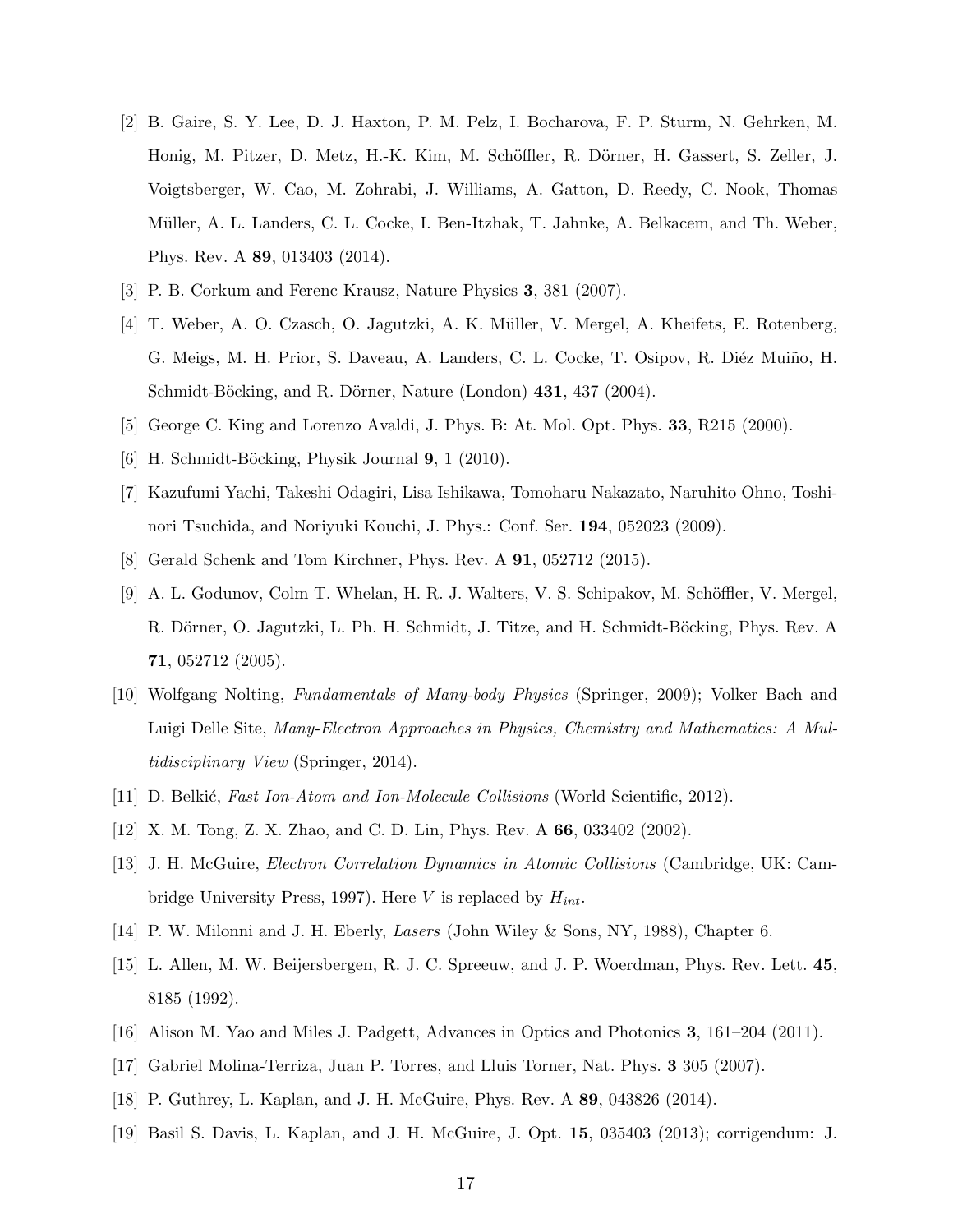Opt. 15, 109501 (2013).

- [20] Christian Schulze, Filippus S. Roux, Angela Dudley, Ronald Rop, Michael Duparré, and Andrew Forbes, Phys. Rev. A 91, 043821 (2015). This recent paper discusses adjustable control of rotational acceleration.
- [21] Ref. [13], pp. 27–28. For forward elastic scattering, we may use  $\vec{q}$  in place of the more careful  $\vec{q}_{\perp}$  of Ref. [13] involving minimum and maximum values of  $|\vec{q}|$ .
- [22] R. McCarroll and A. Salin, Compt. Rend. Acad. Sci. 263, 329 (1966); Ref. [13], Sec 3.3 and Appendix A.4.
- [23] G. B. Arfkin and H. J. Weber, Mathematical Methods for Physicists, (Academic Press, 4th Ed., 1995), Example 15.3.1.
- [24] Ref. [23], Sec. 15.4.
- [25] The wavelength,  $\lambda$ , is generally smaller than  $w(0)$  due to constraints of Heisenberg uncertainty.
- [26] Ref. [13], Sec 2.1.
- [27] Ref. [13], Chapter 9.
- [28] W. Kohn, Nobel Lecture: Electronic Structure of Matter Wave Functions and Density Functionals, Nobelprize.org, Nobel Media AB 2014. Kohn estimates that the difficulty of the N-body calculation varies as  $e^{3N}$ .
- [29] Ref. [13], Sec. 4.1.2.
- [30] Effects of particle identity may be incorporated by including symmetrization of wavefunctions for identical particles, such as electrons. The general definition of correlation we use is described in Ref. [13], Sec 6.1.
- [31] The distinction between inclusive and exclusive probabilities is discussed by J. F. Reading and A. L. Ford, Phys. Rev. A 21, 124 (1980); H. J. Lüdde and R. Dreizler, J. Phys. B 18, 107 (1985); Ref. [13], Sec. 3.3.5.
- [32] Ref. [13], Chapter 10.
- [33] Kh. Kh. Shakov and J. H. McGuire, Phys. Rev. A 67, 033405 (2003). We note here that when the two-level atom is not quite degenerate, the non-degenerate  $E_2 - E_1$  contribution prevents full population transfer at the centers of broad maxima. We estimate that Eqs. (10) hold outside of narrow intervals  $\Delta t \sim [(E_2 - E_1)/H_{12}(\vec{b})]^{1/3}T/2\pi$  near the very centers of the maxima.
- [34] This quasi-classical limit (e.g. without electron identity: Ref. [30] and Ref. [31]) follows from